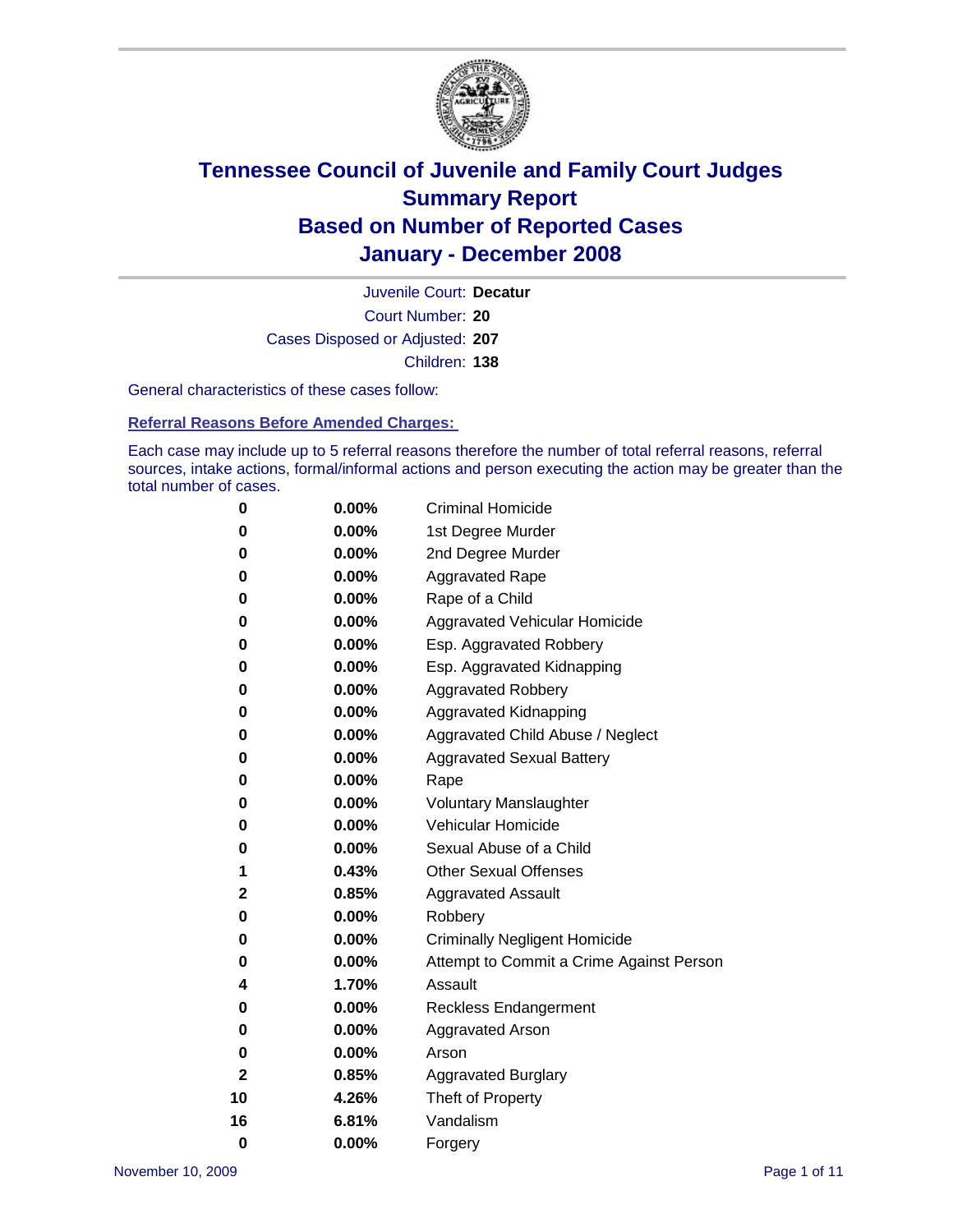

Court Number: **20** Juvenile Court: **Decatur** Cases Disposed or Adjusted: **207** Children: **138**

#### **Referral Reasons Before Amended Charges:**

Each case may include up to 5 referral reasons therefore the number of total referral reasons, referral sources, intake actions, formal/informal actions and person executing the action may be greater than the total number of cases.

| 0            | 0.00%  | <b>Worthless Checks</b>                                     |
|--------------|--------|-------------------------------------------------------------|
| 0            | 0.00%  | Illegal Possession / Fraudulent Use of Credit / Debit Cards |
| 0            | 0.00%  | <b>Burglary</b>                                             |
| 0            | 0.00%  | Unauthorized Use of a Vehicle                               |
| 0            | 0.00%  | <b>Cruelty to Animals</b>                                   |
| 0            | 0.00%  | Sale of Controlled Substances                               |
| 1            | 0.43%  | <b>Other Drug Offenses</b>                                  |
| 9            | 3.83%  | <b>Possession of Controlled Substances</b>                  |
| 0            | 0.00%  | <b>Criminal Attempt</b>                                     |
| 1            | 0.43%  | Carrying Weapons on School Property                         |
| $\mathbf 2$  | 0.85%  | Unlawful Carrying / Possession of a Weapon                  |
| 0            | 0.00%  | <b>Evading Arrest</b>                                       |
| 0            | 0.00%  | Escape                                                      |
| 2            | 0.85%  | Driving Under Influence (DUI)                               |
| 20           | 8.51%  | Possession / Consumption of Alcohol                         |
| 0            | 0.00%  | Resisting Stop, Frisk, Halt, Arrest or Search               |
| 0            | 0.00%  | <b>Aggravated Criminal Trespass</b>                         |
| 3            | 1.28%  | Harassment                                                  |
| 0            | 0.00%  | Failure to Appear                                           |
| 1            | 0.43%  | Filing a False Police Report                                |
| 0            | 0.00%  | Criminal Impersonation                                      |
| 3            | 1.28%  | <b>Disorderly Conduct</b>                                   |
| 0            | 0.00%  | <b>Criminal Trespass</b>                                    |
| 0            | 0.00%  | <b>Public Intoxication</b>                                  |
| 0            | 0.00%  | Gambling                                                    |
| 45           | 19.15% | Traffic                                                     |
| 0            | 0.00%  | <b>Local Ordinances</b>                                     |
| $\mathbf{2}$ | 0.85%  | Violation of Wildlife Regulations                           |
| 0            | 0.00%  | Contempt of Court                                           |
| $\mathbf{2}$ | 0.85%  | Violation of Probation                                      |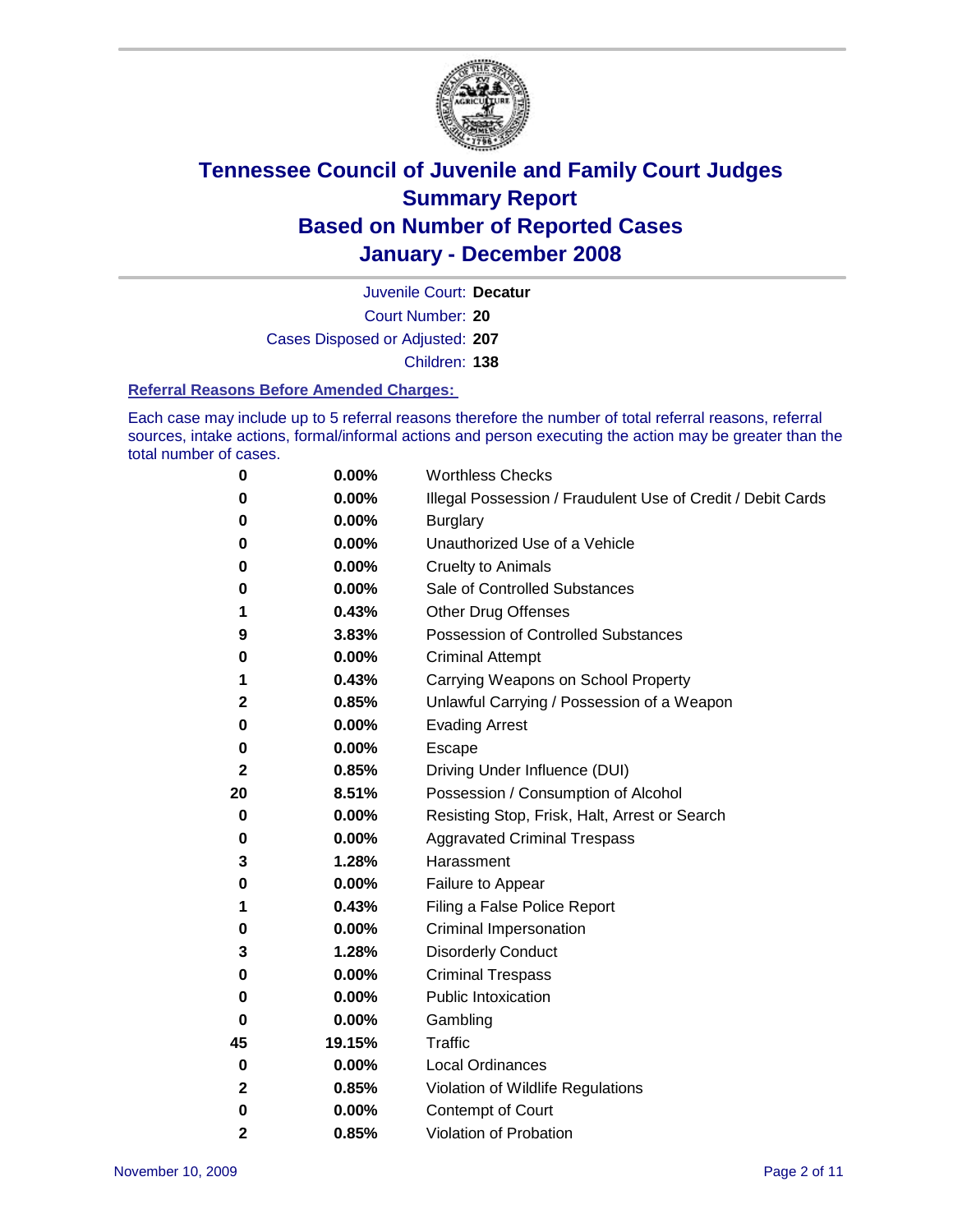

Court Number: **20** Juvenile Court: **Decatur** Cases Disposed or Adjusted: **207** Children: **138**

#### **Referral Reasons Before Amended Charges:**

Each case may include up to 5 referral reasons therefore the number of total referral reasons, referral sources, intake actions, formal/informal actions and person executing the action may be greater than the total number of cases.

| 0            | 0.00%    | Violation of Aftercare                 |
|--------------|----------|----------------------------------------|
| 6            | 2.55%    | Unruly Behavior                        |
| 4            | 1.70%    | Truancy                                |
| 7            | 2.98%    | In-State Runaway                       |
| 0            | 0.00%    | Out-of-State Runaway                   |
| $\mathbf{2}$ | 0.85%    | Possession of Tobacco Products         |
| 0            | 0.00%    | Violation of a Valid Court Order       |
|              | 0.43%    | Violation of Curfew                    |
| 0            | 0.00%    | <b>Sexually Abused Child</b>           |
| 0            | 0.00%    | <b>Physically Abused Child</b>         |
| 34           | 14.47%   | Dependency / Neglect                   |
| 9            | 3.83%    | <b>Termination of Parental Rights</b>  |
| 0            | 0.00%    | <b>Violation of Pretrial Diversion</b> |
| 0            | 0.00%    | Violation of Informal Adjustment       |
| 1            | 0.43%    | <b>Judicial Review</b>                 |
| 14           | 5.96%    | <b>Administrative Review</b>           |
| 0            | $0.00\%$ | <b>Foster Care Review</b>              |
| 22           | 9.36%    | Custody                                |
| 5            | 2.13%    | Visitation                             |
| 1            | 0.43%    | Paternity / Legitimation               |
| 0            | $0.00\%$ | <b>Child Support</b>                   |
| 0            | $0.00\%$ | <b>Request for Medical Treatment</b>   |
| 0            | 0.00%    | <b>Consent to Marry</b>                |
| 3            | 1.28%    | Other                                  |
| 235          | 100.00%  | <b>Total Referrals</b>                 |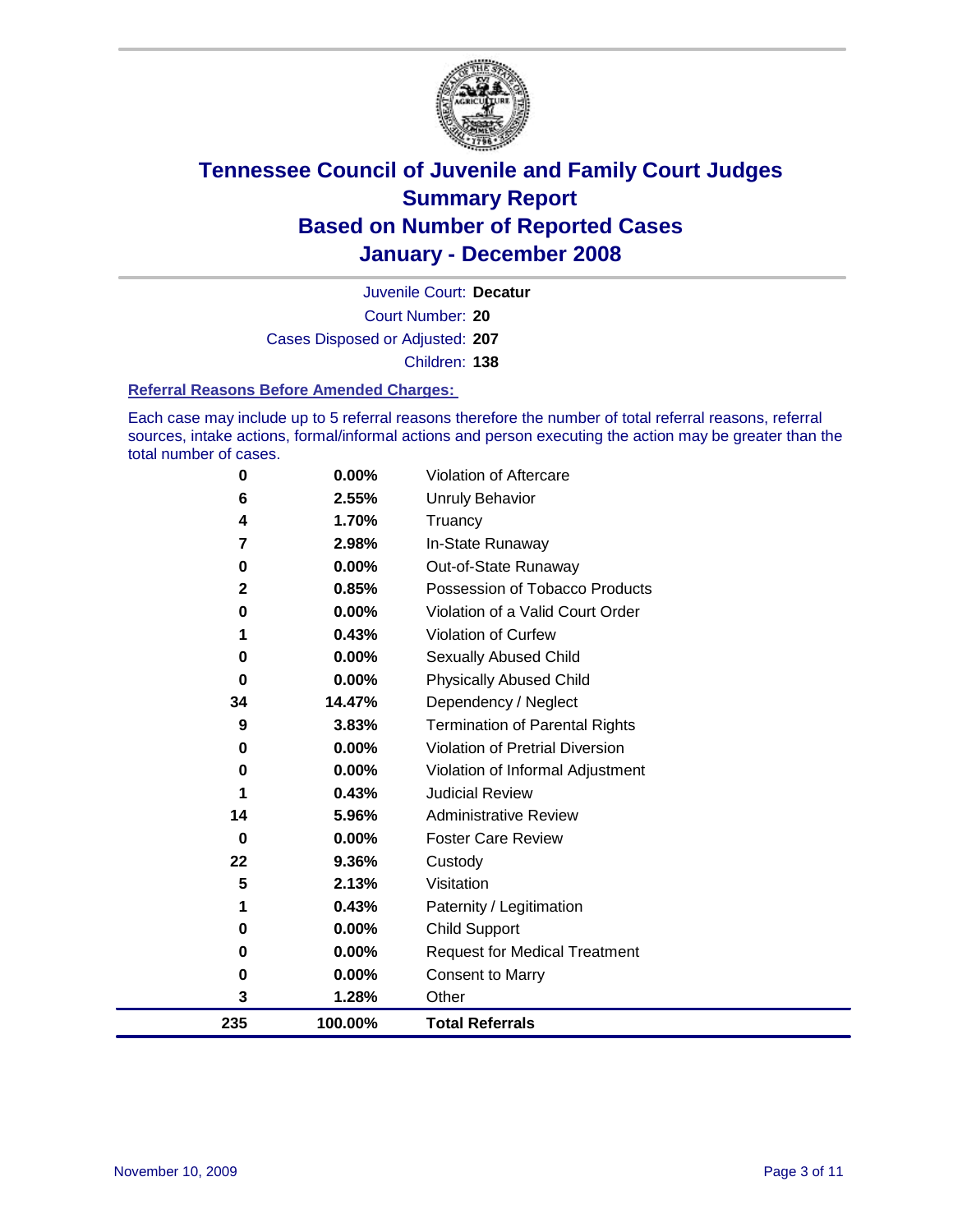

|                            |                                 | Juvenile Court: Decatur           |  |  |  |
|----------------------------|---------------------------------|-----------------------------------|--|--|--|
| Court Number: 20           |                                 |                                   |  |  |  |
|                            | Cases Disposed or Adjusted: 207 |                                   |  |  |  |
|                            |                                 | Children: 138                     |  |  |  |
| <b>Referral Sources: 1</b> |                                 |                                   |  |  |  |
| 125                        | 53.19%                          | Law Enforcement                   |  |  |  |
| 30                         | 12.77%                          | Parents                           |  |  |  |
| 15                         | 6.38%                           | Relatives                         |  |  |  |
| 0                          | $0.00\%$                        | Self                              |  |  |  |
| 0                          | $0.00\%$                        | School                            |  |  |  |
| 0                          | $0.00\%$                        | <b>CSA</b>                        |  |  |  |
| 48                         | 20.43%                          | <b>DCS</b>                        |  |  |  |
| $\mathbf{2}$               | 0.85%                           | <b>Other State Department</b>     |  |  |  |
| 0                          | $0.00\%$                        | <b>District Attorney's Office</b> |  |  |  |
| 9                          | $3.83\%$                        | <b>Court Staff</b>                |  |  |  |
| 0                          | $0.00\%$                        | Social Agency                     |  |  |  |

**0.85%** Other Court

 **0.00%** Hospital **0.00%** Unknown **0.43%** Other

**0.00%** Child & Parent

**100.00% Total Referral Sources**

### **Age of Child at Referral: 2**

| 138 | 100.00% | <b>Total Child Count</b> |
|-----|---------|--------------------------|
| 0   | 0.00%   | <b>Unknown</b>           |
| 0   | 0.00%   | Ages 19 and Over         |
| 34  | 24.64%  | Ages 17 through 18       |
| 49  | 35.51%  | Ages 15 through 16       |
| 20  | 14.49%  | Ages 13 through 14       |
| 7   | 5.07%   | Ages 11 through 12       |
| 28  | 20.29%  | Ages 10 and Under        |
|     |         |                          |

**1.28%** Victim

<sup>1</sup> If different than number of Referral Reasons (235), verify accuracy of your court's data.

<sup>2</sup> One child could be counted in multiple categories, verify accuracy of your court's data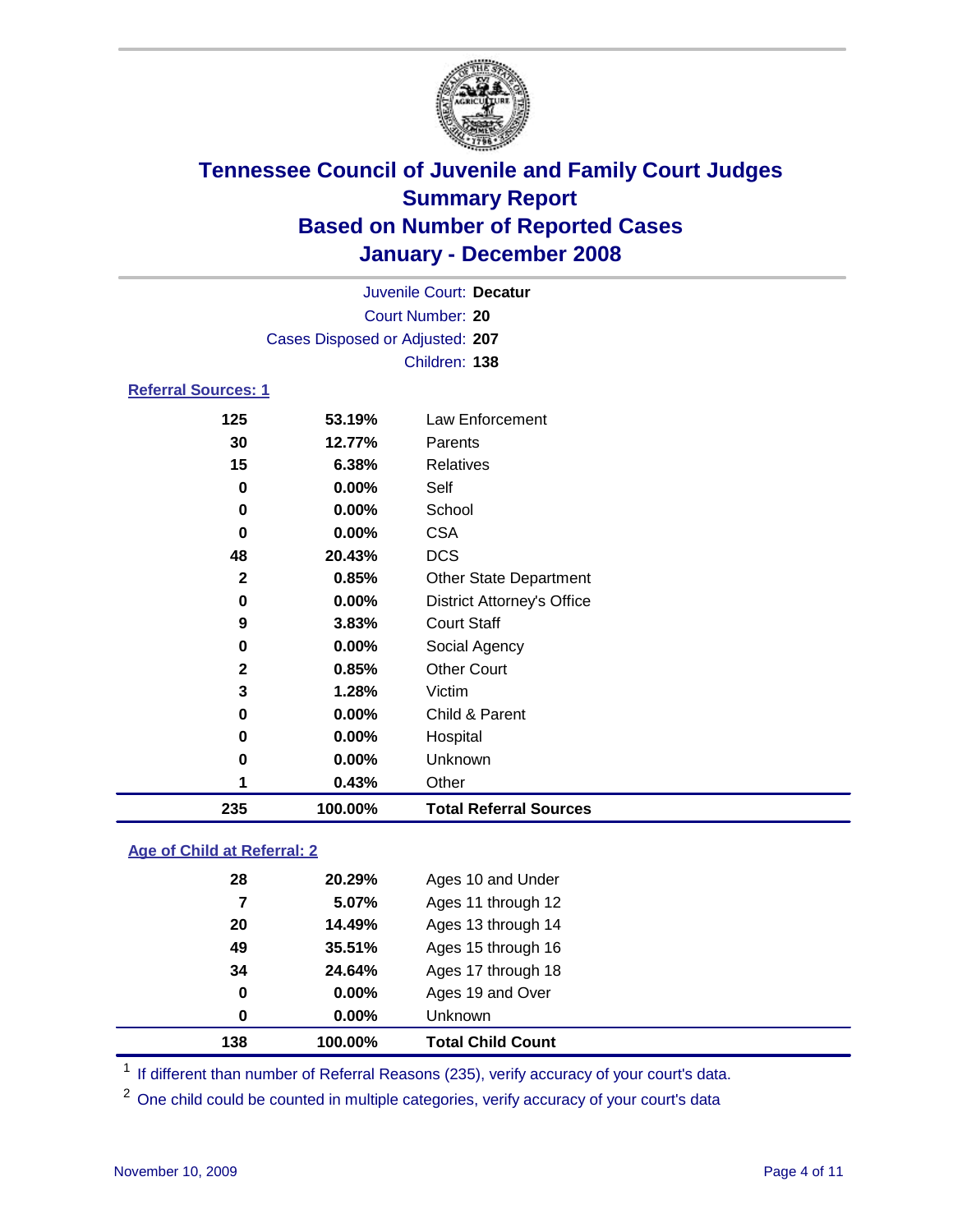

| Juvenile Court: Decatur                 |                                 |                          |  |  |
|-----------------------------------------|---------------------------------|--------------------------|--|--|
|                                         | Court Number: 20                |                          |  |  |
|                                         | Cases Disposed or Adjusted: 207 |                          |  |  |
|                                         |                                 | Children: 138            |  |  |
| Sex of Child: 1                         |                                 |                          |  |  |
| 84                                      | 60.87%                          | Male                     |  |  |
| 54                                      | 39.13%                          | Female                   |  |  |
| $\bf{0}$                                | 0.00%                           | Unknown                  |  |  |
| 138                                     | 100.00%                         | <b>Total Child Count</b> |  |  |
| <b>Race of Child: 1</b>                 |                                 |                          |  |  |
| 122                                     | 88.41%                          | White                    |  |  |
| 14                                      | 10.14%                          | African American         |  |  |
| 0                                       | 0.00%                           | Native American          |  |  |
| 0                                       | 0.00%                           | Asian                    |  |  |
| $\mathbf 2$                             | 1.45%                           | Mixed                    |  |  |
| $\mathbf 0$                             | 0.00%                           | Unknown                  |  |  |
| 138                                     | 100.00%                         | <b>Total Child Count</b> |  |  |
| <b>Hispanic Origin: 1</b>               |                                 |                          |  |  |
| 3                                       | 2.17%                           | Yes                      |  |  |
| 135                                     | 97.83%                          | <b>No</b>                |  |  |
| 0                                       | 0.00%                           | Unknown                  |  |  |
| 138                                     | 100.00%                         | <b>Total Child Count</b> |  |  |
| <b>School Enrollment of Children: 1</b> |                                 |                          |  |  |
| 106                                     | 76.81%                          | Yes                      |  |  |
| 22                                      | 15.94%                          | No                       |  |  |
| 10                                      | 7.25%                           | Unknown                  |  |  |
| 138                                     | 100.00%                         | <b>Total Child Count</b> |  |  |

One child could be counted in multiple categories, verify accuracy of your court's data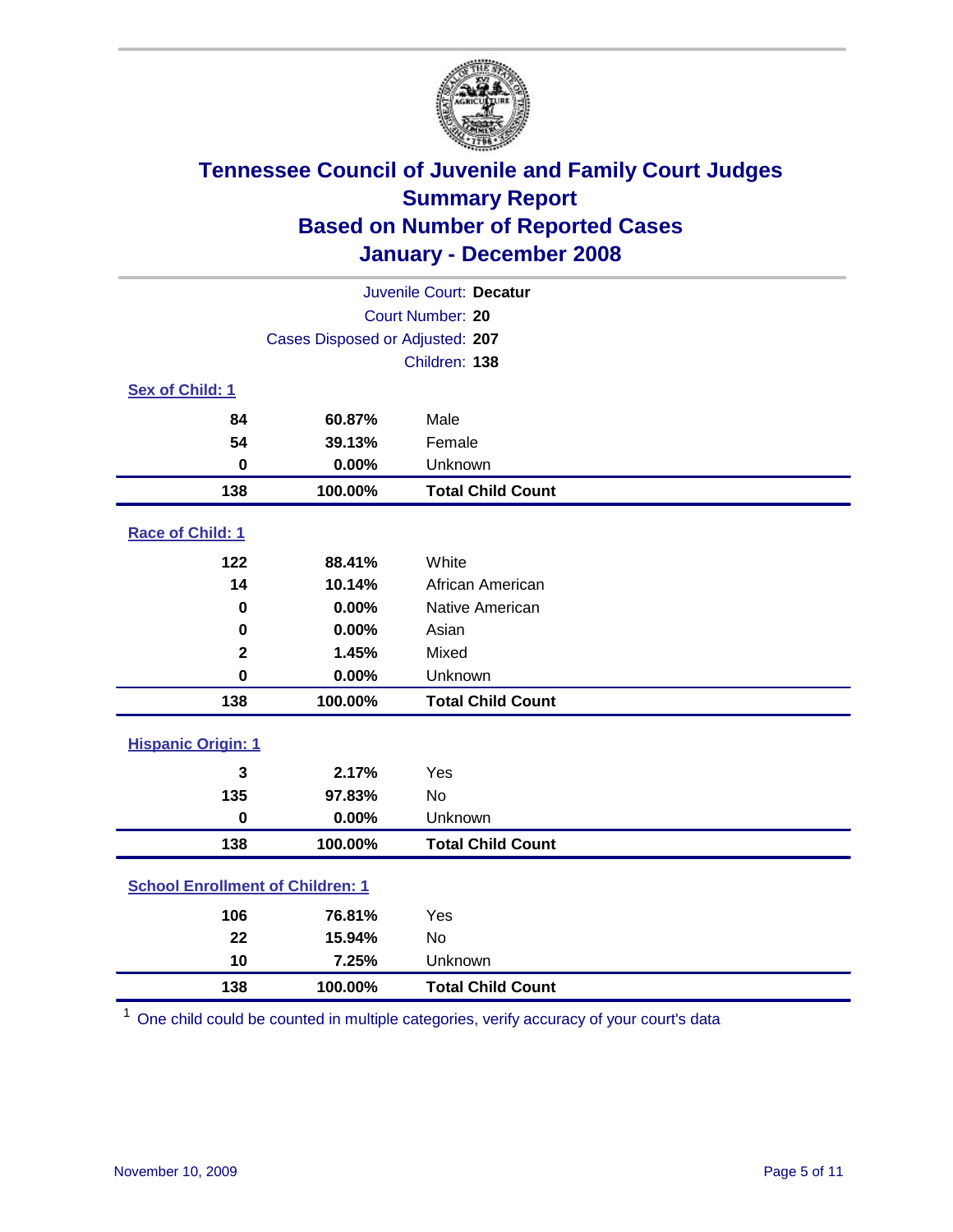

Court Number: **20** Juvenile Court: **Decatur** Cases Disposed or Adjusted: **207** Children: **138**

#### **Living Arrangement of Child at Time of Referral: 1**

| 138 | 100.00%       | <b>Total Child Count</b>     |  |
|-----|---------------|------------------------------|--|
|     | 2.17%<br>3    | Other                        |  |
|     | 7<br>5.07%    | Unknown                      |  |
|     | 1<br>0.72%    | Independent                  |  |
|     | $0.00\%$<br>0 | In an Institution            |  |
|     | $0.00\%$<br>0 | In a Residential Center      |  |
|     | 0.00%<br>0    | In a Group Home              |  |
|     | 6<br>4.35%    | With Foster Family           |  |
|     | 0.00%<br>0    | With Adoptive Parents        |  |
|     | 17.39%<br>24  | <b>With Relatives</b>        |  |
|     | 8.70%<br>12   | <b>With Father</b>           |  |
|     | 49<br>35.51%  | With Mother                  |  |
|     | 2.90%<br>4    | With Mother and Stepfather   |  |
|     | 5<br>3.62%    | With Father and Stepmother   |  |
|     | 27<br>19.57%  | With Both Biological Parents |  |
|     |               |                              |  |

#### **Type of Detention: 2**

| 207          | 100.00%  | <b>Total Detention Count</b> |  |
|--------------|----------|------------------------------|--|
| 0            | $0.00\%$ | Other                        |  |
| 204          | 98.55%   | Does Not Apply               |  |
| 0            | $0.00\%$ | <b>Unknown</b>               |  |
| $\mathbf{2}$ | 0.97%    | <b>Psychiatric Hospital</b>  |  |
| 0            | 0.00%    | Jail - No Separation         |  |
| 0            | $0.00\%$ | Jail - Partial Separation    |  |
| 0            | 0.00%    | Jail - Complete Separation   |  |
| 1            | 0.48%    | Juvenile Detention Facility  |  |
| 0            | $0.00\%$ | Non-Secure Placement         |  |
|              |          |                              |  |

<sup>1</sup> One child could be counted in multiple categories, verify accuracy of your court's data

<sup>2</sup> If different than number of Cases (207) verify accuracy of your court's data.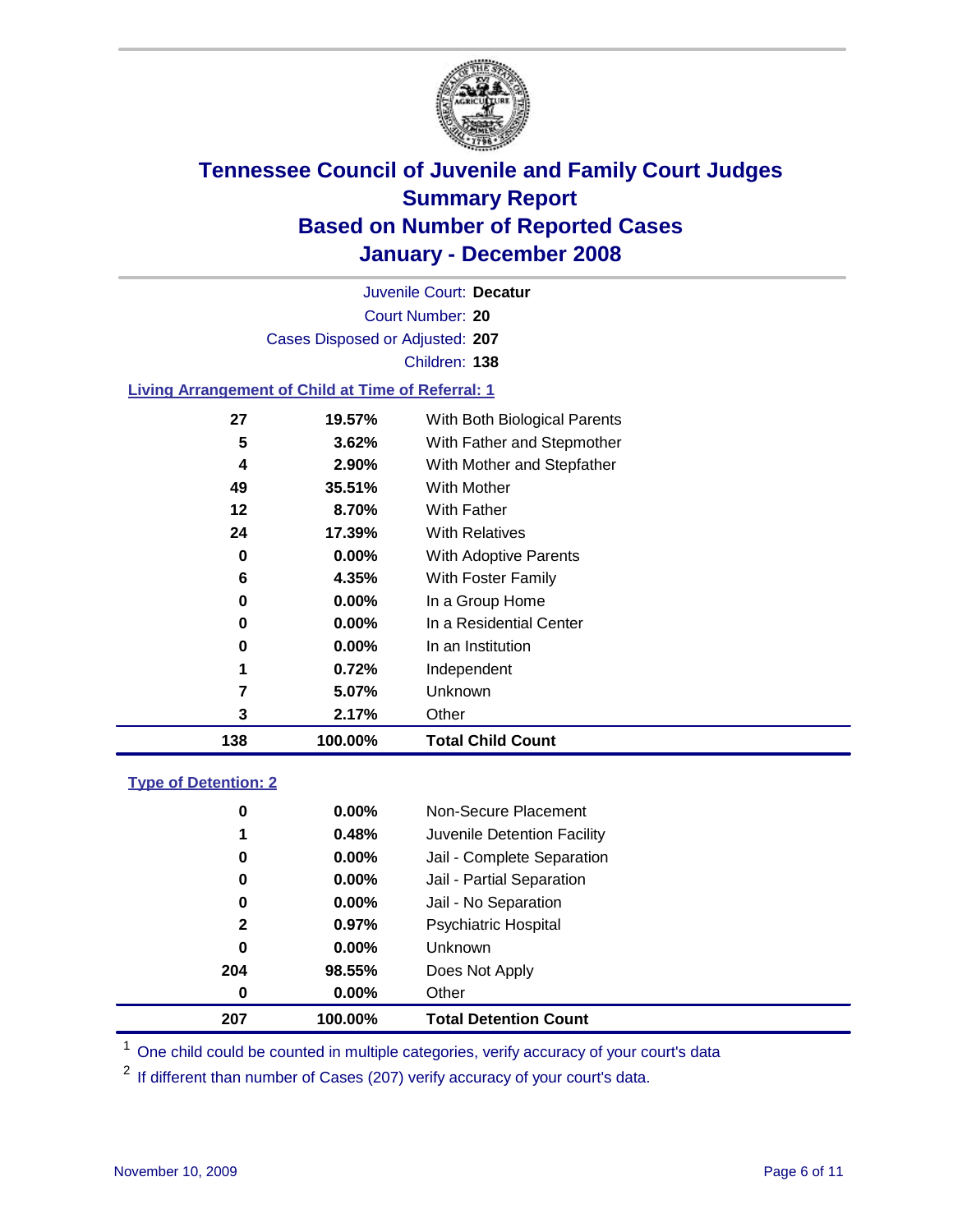

|                                                    | Juvenile Court: Decatur         |                                      |  |  |  |
|----------------------------------------------------|---------------------------------|--------------------------------------|--|--|--|
|                                                    | Court Number: 20                |                                      |  |  |  |
|                                                    | Cases Disposed or Adjusted: 207 |                                      |  |  |  |
|                                                    |                                 | Children: 138                        |  |  |  |
| <b>Placement After Secure Detention Hearing: 1</b> |                                 |                                      |  |  |  |
| 1                                                  | 0.48%                           | Returned to Prior Living Arrangement |  |  |  |
| 0                                                  | 0.00%                           | Juvenile Detention Facility          |  |  |  |
| 0                                                  | 0.00%                           | Jail                                 |  |  |  |
| 0                                                  | 0.00%                           | Shelter / Group Home                 |  |  |  |
| 1                                                  | 0.48%                           | <b>Foster Family Home</b>            |  |  |  |
|                                                    | 0.48%                           | <b>Psychiatric Hospital</b>          |  |  |  |
| O                                                  | 0.00%                           | Unknown                              |  |  |  |
| 204                                                | 98.55%                          | Does Not Apply                       |  |  |  |
| 0                                                  | 0.00%                           | Other                                |  |  |  |
| 207                                                | 100.00%                         | <b>Total Placement Count</b>         |  |  |  |
| <b>Intake Actions: 2</b>                           |                                 |                                      |  |  |  |
|                                                    |                                 |                                      |  |  |  |
| 162                                                | 68.94%                          | <b>Petition Filed</b>                |  |  |  |
| 22                                                 | 9.36%                           | <b>Motion Filed</b>                  |  |  |  |
| 49                                                 | 20.85%                          | <b>Citation Processed</b>            |  |  |  |
| 0                                                  | 0.00%                           | Notification of Paternity Processed  |  |  |  |
| 1                                                  | 0.43%                           | Scheduling of Judicial Review        |  |  |  |
| 1                                                  | 0.43%                           | Scheduling of Administrative Review  |  |  |  |
| 0                                                  | 0.00%                           | Scheduling of Foster Care Review     |  |  |  |
| 0                                                  | 0.00%                           | Unknown                              |  |  |  |
| 0                                                  | 0.00%                           | Does Not Apply                       |  |  |  |
| 0                                                  | 0.00%                           | Other                                |  |  |  |
| 235                                                | 100.00%                         | <b>Total Intake Count</b>            |  |  |  |

<sup>1</sup> If different than number of Cases (207) verify accuracy of your court's data.

<sup>2</sup> If different than number of Referral Reasons (235), verify accuracy of your court's data.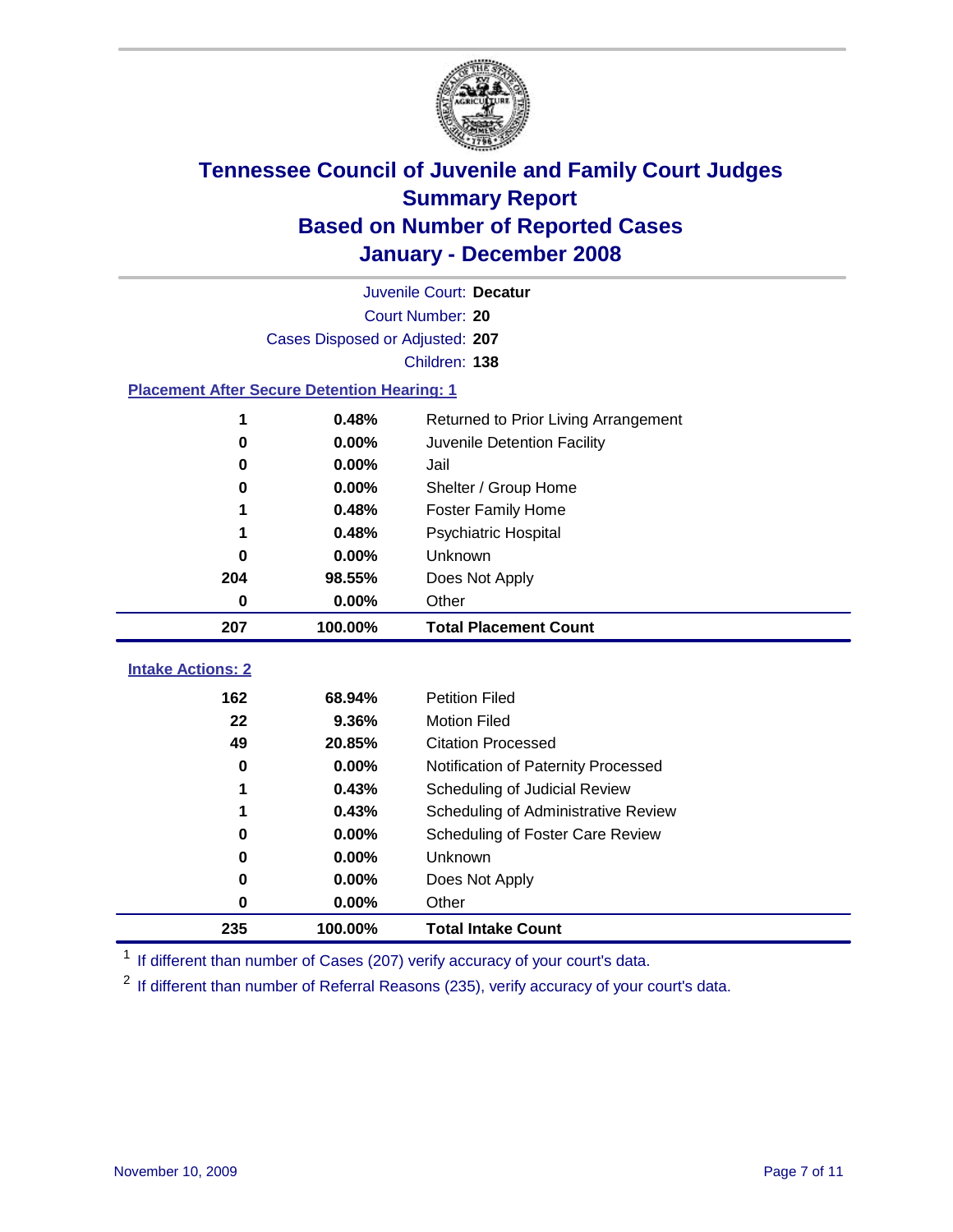

Court Number: **20** Juvenile Court: **Decatur** Cases Disposed or Adjusted: **207** Children: **138**

#### **Last Grade Completed by Child: 1**

| 17          | 12.32%  | Too Young for School     |
|-------------|---------|--------------------------|
| $\bf{0}$    | 0.00%   | Preschool                |
| 4           | 2.90%   | Kindergarten             |
| $\bf{0}$    | 0.00%   | 1st Grade                |
| 0           | 0.00%   | 2nd Grade                |
| $\bf{0}$    | 0.00%   | 3rd Grade                |
| 1           | 0.72%   | 4th Grade                |
| $\mathbf 2$ | 1.45%   | 5th Grade                |
| 0           | 0.00%   | 6th Grade                |
| 6           | 4.35%   | 7th Grade                |
| 5           | 3.62%   | 8th Grade                |
| 11          | 7.97%   | 9th Grade                |
| 14          | 10.14%  | 10th Grade               |
| 11          | 7.97%   | 11th Grade               |
| 1           | 0.72%   | 12th Grade               |
| 0           | 0.00%   | Non-Graded Special Ed    |
| 4           | 2.90%   | <b>GED</b>               |
| 0           | 0.00%   | Graduated                |
| $\bf{0}$    | 0.00%   | Never Attended School    |
| 62          | 44.93%  | Unknown                  |
| $\bf{0}$    | 0.00%   | Other                    |
| 138         | 100.00% | <b>Total Child Count</b> |

### **Enrolled in Special Education: 1**

| 5   | 3.62%   | Yes                      |
|-----|---------|--------------------------|
| 81  | 58.70%  | No                       |
| 52  | 37.68%  | Unknown                  |
| 138 | 100.00% | <b>Total Child Count</b> |

<sup>1</sup> One child could be counted in multiple categories, verify accuracy of your court's data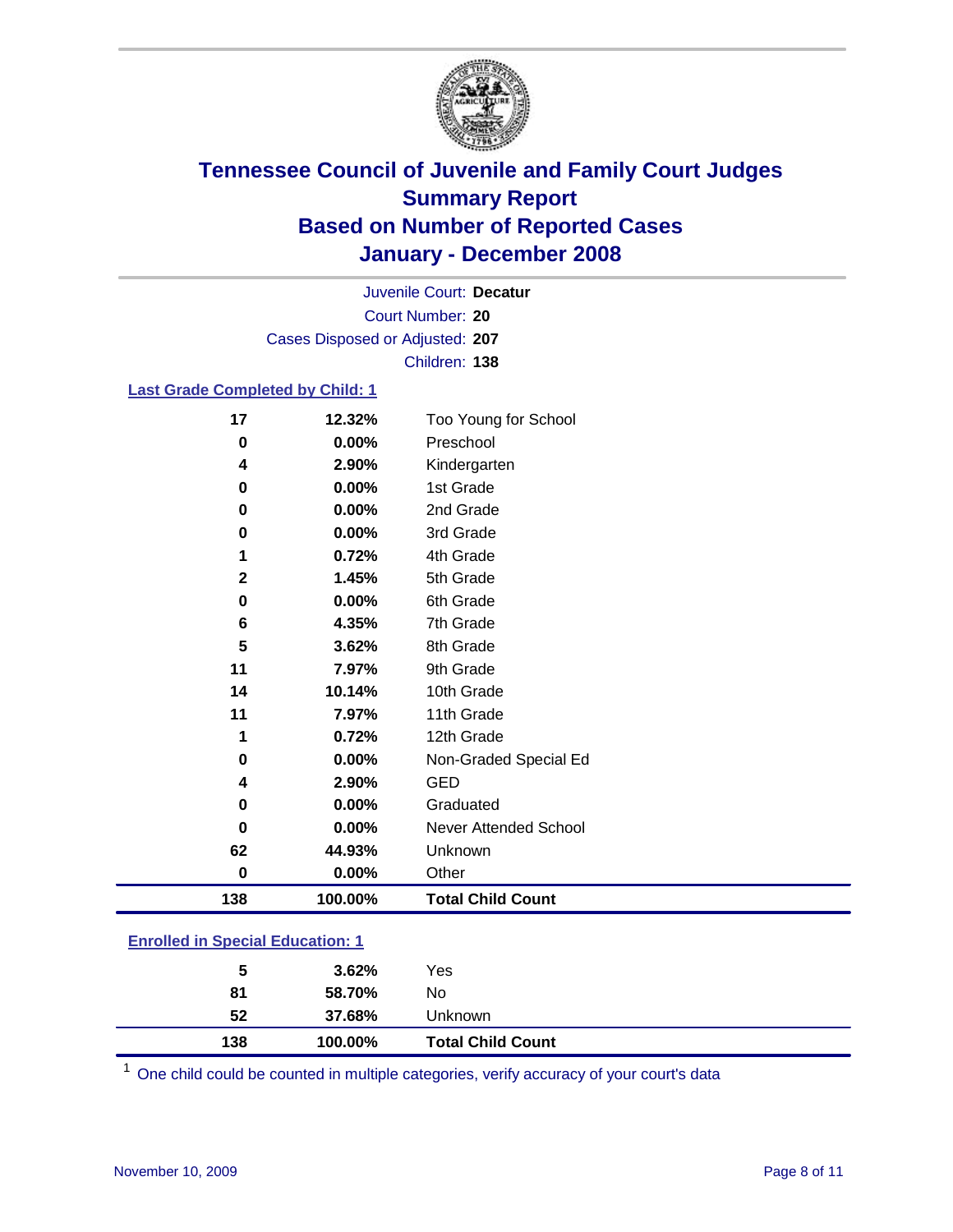

| Juvenile Court: Decatur      |                                 |                           |  |  |  |
|------------------------------|---------------------------------|---------------------------|--|--|--|
|                              | Court Number: 20                |                           |  |  |  |
|                              | Cases Disposed or Adjusted: 207 |                           |  |  |  |
|                              |                                 | Children: 138             |  |  |  |
| <b>Action Executed By: 1</b> |                                 |                           |  |  |  |
| 235                          | 100.00%                         | Judge                     |  |  |  |
| 0                            | $0.00\%$                        | Referee                   |  |  |  |
| 0                            | $0.00\%$                        | <b>YSO</b>                |  |  |  |
| 0                            | $0.00\%$                        | Other                     |  |  |  |
| 0                            | $0.00\%$                        | Unknown                   |  |  |  |
| 235                          | 100.00%                         | <b>Total Action Count</b> |  |  |  |

### **Formal / Informal Actions: 1**

| 12  | 5.11%    | <b>Dismissed</b>                                 |
|-----|----------|--------------------------------------------------|
| 46  | 19.57%   | Retired / Nolle Prosequi                         |
| 52  | 22.13%   | <b>Complaint Substantiated Delinquent</b>        |
| 6   | 2.55%    | <b>Complaint Substantiated Status Offender</b>   |
| 16  | 6.81%    | <b>Complaint Substantiated Dependent/Neglect</b> |
| 0   | 0.00%    | <b>Complaint Substantiated Abused</b>            |
| 0   | 0.00%    | <b>Complaint Substantiated Mentally III</b>      |
| 1   | 0.43%    | Informal Adjustment                              |
| 0   | $0.00\%$ | <b>Pretrial Diversion</b>                        |
| 0   | 0.00%    | <b>Transfer to Adult Court Hearing</b>           |
| 0   | $0.00\%$ | Charges Cleared by Transfer to Adult Court       |
| 1   | 0.43%    | Special Proceeding                               |
| 4   | 1.70%    | <b>Review Concluded</b>                          |
| 73  | 31.06%   | Case Held Open                                   |
| 24  | 10.21%   | Other                                            |
| 0   | 0.00%    | <b>Unknown</b>                                   |
| 235 | 100.00%  | <b>Total Action Count</b>                        |

<sup>1</sup> If different than number of Referral Reasons (235), verify accuracy of your court's data.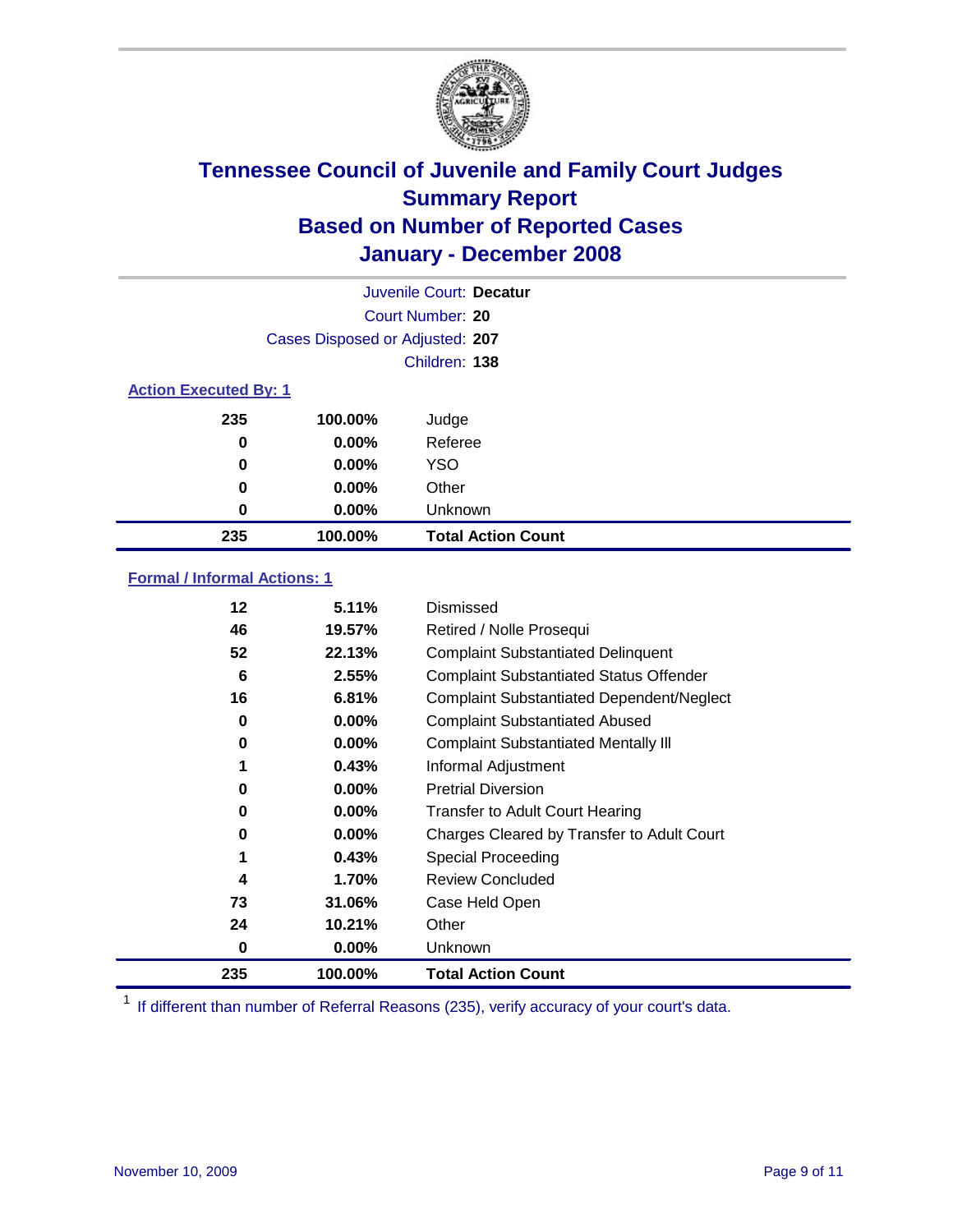

|                                                                                |                                 | Juvenile Court: Decatur                              |
|--------------------------------------------------------------------------------|---------------------------------|------------------------------------------------------|
|                                                                                |                                 | Court Number: 20                                     |
|                                                                                | Cases Disposed or Adjusted: 207 |                                                      |
|                                                                                |                                 | Children: 138                                        |
| <b>Case Outcomes:</b><br>There can be multiple outcomes for one child or case. |                                 |                                                      |
| 9                                                                              | 3.09%                           | <b>Case Dismissed</b>                                |
| 45                                                                             | 15.46%                          | Case Retired or Nolle Prosequi                       |
| 1                                                                              | 0.34%                           | Warned / Counseled                                   |
| 63                                                                             | 21.65%                          | Held Open For Review                                 |
| 15                                                                             | 5.15%                           | Supervision / Probation to Juvenile Court            |
| 0                                                                              | 0.00%                           | <b>Probation to Parents</b>                          |
| 8                                                                              | 2.75%                           | Referral to Another Entity for Supervision / Service |
| 2                                                                              | 0.69%                           | Referred for Mental Health Counseling                |
| 2                                                                              | 0.69%                           | Referred for Alcohol and Drug Counseling             |
| 0                                                                              | 0.00%                           | <b>Referred to Alternative School</b>                |
| 0                                                                              | 0.00%                           | Referred to Private Child Agency                     |
| 0                                                                              | 0.00%                           | Referred to Defensive Driving School                 |
| 1                                                                              | 0.34%                           | Referred to Alcohol Safety School                    |
| 0                                                                              | 0.00%                           | Referred to Juvenile Court Education-Based Program   |
| 1                                                                              | 0.34%                           | Driver's License Held Informally                     |
| 0                                                                              | 0.00%                           | <b>Voluntary Placement with DMHMR</b>                |
| 1                                                                              | 0.34%                           | <b>Private Mental Health Placement</b>               |
| 0                                                                              | 0.00%                           | <b>Private MR Placement</b>                          |
| 0                                                                              | 0.00%                           | Placement with City/County Agency/Facility           |
| 0                                                                              | 0.00%                           | Placement with Relative / Other Individual           |
| 32                                                                             | 11.00%                          | Fine                                                 |
| 35                                                                             | 12.03%                          | <b>Public Service</b>                                |
| 4                                                                              | 1.37%                           | Restitution                                          |
| 0                                                                              | 0.00%                           | <b>Runaway Returned</b>                              |
| 5                                                                              | 1.72%                           | No Contact Order                                     |
| 0                                                                              | 0.00%                           | Injunction Other than No Contact Order               |
| 1                                                                              | 0.34%                           | <b>House Arrest</b>                                  |
| 1                                                                              | 0.34%                           | <b>Court Defined Curfew</b>                          |
| 0                                                                              | 0.00%                           | Dismissed from Informal Adjustment                   |
| 0                                                                              | 0.00%                           | <b>Dismissed from Pretrial Diversion</b>             |
| 0                                                                              | 0.00%                           | <b>Released from Probation</b>                       |
| 0                                                                              | 0.00%                           | <b>Transferred to Adult Court</b>                    |
| 0                                                                              | 0.00%                           | <b>DMHMR Involuntary Commitment</b>                  |